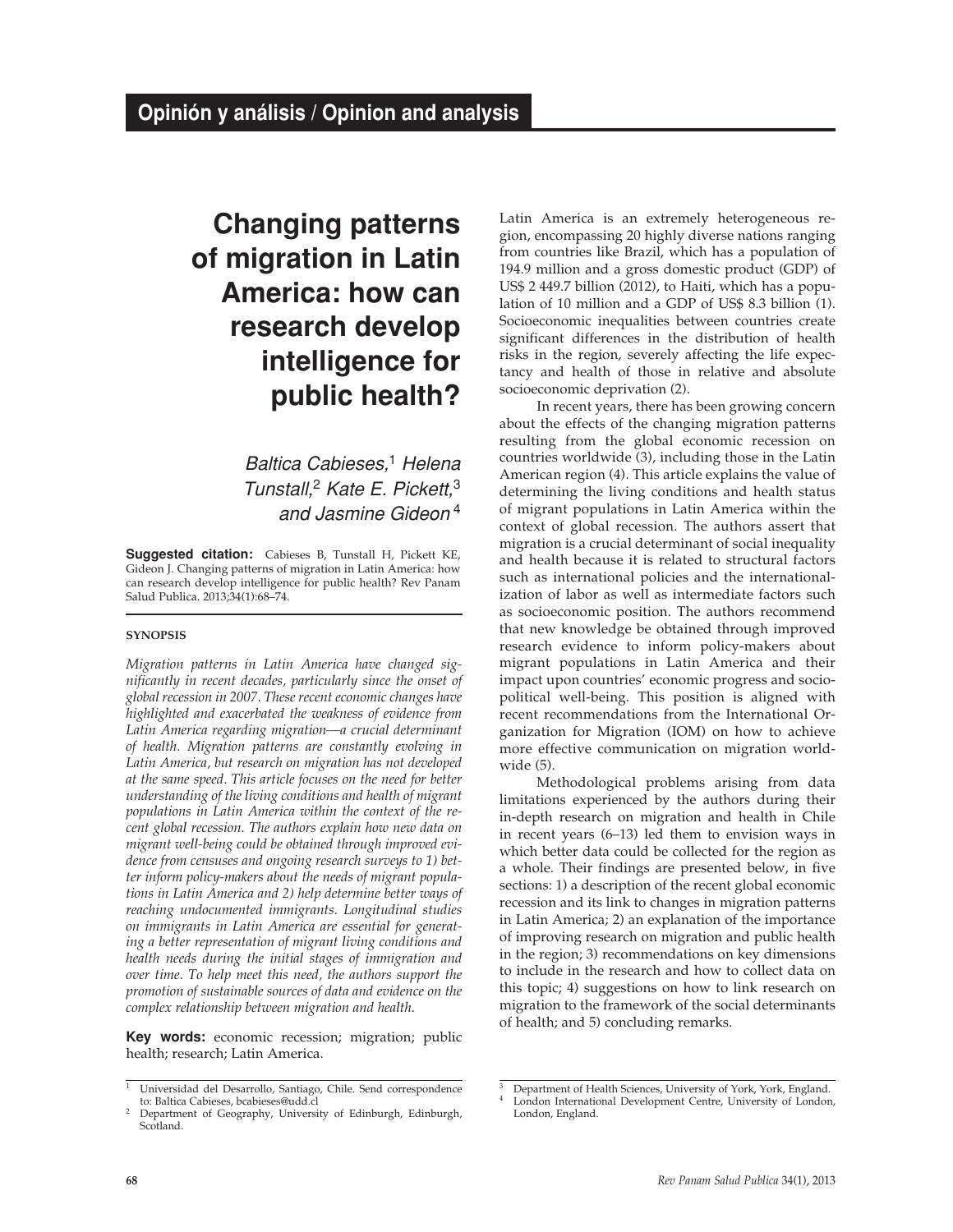## **THE RECENT GLOBAL ECONOMIC RECESSION AND ITS LINK TO CHANGES IN MIGRATION PATTERNS IN LATIN AMERICA**

Since mid-2007, variations in migration patterns have been observed worldwide. The world went into global economic recession, and immediate "migration" reactions emerged. The International Monetary Fund (IMF) defines a global recession as a period of global economic slowdown in which global economic growth is 3% or less. According to this definition, the years 2008–2012 can be classified as experiencing recession (14). Economic recessions pose great challenges at the global level in terms of expected economic growth, as well as political stability, development, and population well-being, and may trigger changes in global migration patterns as people search for new job opportunities. Evidence shows that during the recent economic crisis, there were no reversals in the patterns of movement, but migratory flows to high-income countries slowed down (4), and the prevalence and characteristics of global migrants involved in these movements may have changed (4).

Throughout history, three major migration patterns in Latin America have been identified: 1) immigration from overseas (particularly during the mid-19th and mid-20th centuries, when immigration to Latin America had a strong European component); 2) intra-regional migration (particularly between 1970 and 1990, when immigration across the region was driven by socioeconomic developments); and 3) South–North migration (particularly during the last few decades), resulting in the loss of qualified workers from Latin America, increasing economic value associated with remittances to the region, and the emergence of Latin American immigrant communities in the United States and Canada (15). More recently, a growing South–South migration pattern has emerged in the region, resulting from the movement of people living in relatively less developed countries (e.g., Bolivia, Ecuador, and Peru) to neighboring, more developed ones (e.g., Argentina, Brazil, and Chile). Due to a lack of work opportunities for women in many countries in the region, a feminization of migration has also been observed. A growing proportion of women from lowincome countries are migrating to neighboring ones to work in manual, semi-manual, and domestic services. In many cases these women leave their partners and children behind and remit a large proportion of their income to their families in their countries of origin (7). Immigrant women in this situation tend to 1) have low income, 2) be stigmatized, and 3) have poor working conditions (7).

Due to the global economic crisis, further growth in the inflow of immigrants to Latin America has taken place in recent years. Latin American countries have been less vulnerable to the crisis than some countries, such as Spain and Portugal, which were severely harmed by the recession, and thus may have become more appealing destinations for migrant populations (16). Specific international agreements between

European and some Latin American countries will inevitably shape variations in migration patterns in coming years. These patterns could include European immigrants leaving their countries to search for job opportunities in Latin America after losing positions in their country of origin due to recession, or emigrants returning to their countries of origin (or their parents' countries of origin). A recent report from the Organization of American States (OAS) (17) described new migratory patterns in Latin America as follows: "In absolute terms, in 2009, the United States and Canada together had an entry flow of approximately 3 184 600 immigrants. . . . For the same year, an entry flow of 460 290 immigrants in total was registered in the following seven countries covered in this first report: Argentina, Chile, Colombia, Ecuador, El Salvador, Mexico and Uruguay. Argentina and Chile are the two principal destination countries for regional migrants. Immigration, in general terms, decreased in Canada and the United States by almost 6% from 2008 to 2009" (p. viii).

Patterns of migration also vary depending on legal status. Changes in unauthorized (undocumented) migration are difficult to identify, however, as few data regarding this group are routinely collected, and existing information on the living conditions and health of immigrants in Latin America is scarce. In addition, existing data are often dated and/or inaccurate, as migration is a dynamic, iterative process, closely related to employment and legal status, which in turn determines the income, educational opportunities, health, and well-being of migrant families, all of which may not be fully captured in current evidence. Even though migration patterns constantly evolve, and their multidimensional causes may vary, research on migration remains relatively limited in Latin America. Migration-related questions in surveys conducted in the region remain poor and the conventional questions asked do not generate enough information to support adequate understanding of how immigrant communities live and how their health is affected over time.

# **THE IMPORTANCE OF IMPROVING RESEARCH ON MIGRATION AND PUBLIC HEALTH IN LATIN AMERICA**

The mechanisms underlying the complex relationship between socioeconomic inequalities and the distribution of health have been identified as material, psychosocial, behavioral, cultural, political, and ecosocial, among others. To various extents, these mechanisms have been synthesized in the most recent model of the Social Determinants of Health (SDH) (18). Despite its significance, this model has some limitations as it is mostly based on evidence produced in highincome countries, and does not include migration as a key SDH, or consider dynamic migration processes and related factors over time. Despite its limitations, the SDH does include migration as one of the determinants of health (19), and research on migration as an SDH has been developed in recent years.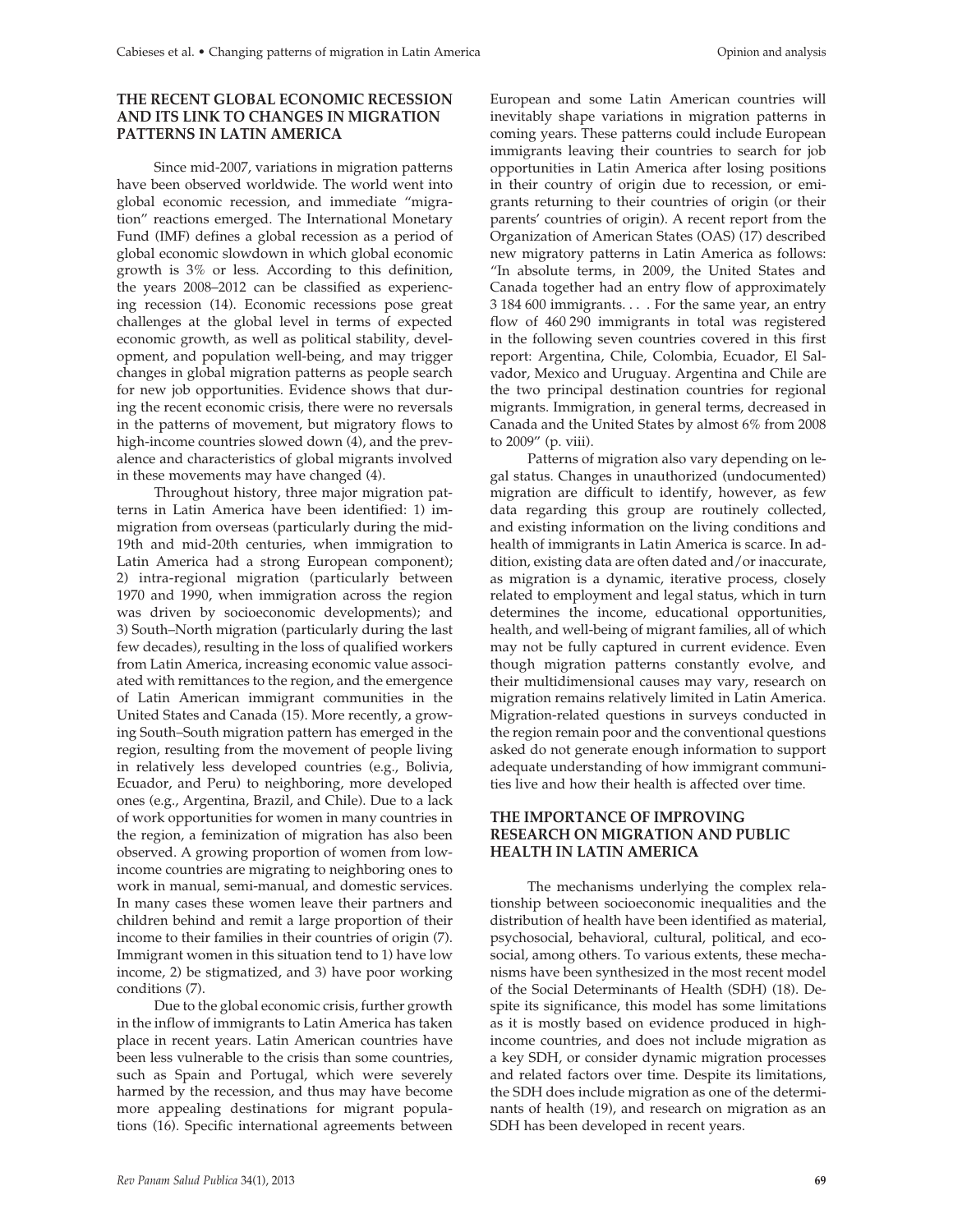Current knowledge about the relationship between migration status and health in Latin America is also limited. There is a body of knowledge on immigrant health in the region, but much of it is outdated. In a November 2012 scoping search of PubMed/ MEDLINE, ISI Web of Knowledge, and EMBASE using the key words "Latin America" and "migration," the authors of this article found 67 reports (with 48 published between 1958 and 1990, and a total of 54 published up to the year 2000). The 13 most recent studies (published from the year 2000 onward) support the regional migration trends described above, and focus on the emigration of Latinos to the United States (20, 21), internal migration (22), and the feminization of immigration in the region (23, 24). Evidence from Latin America and other regions on the health effects of migration is heterogeneous. Some research suggests that immigrants may have relatively good health despite poor living conditions upon their arrival in the target country (i.e., a "healthy migrant" effect), while other evidence indicates a rapid deterioration of immigrants' health once they are living abroad, due to factors such as higher socioeconomic deprivation, social isolation (25, 26), and underuse of health care services (27). In what Rumbaut (28) called the "paradox of assimilation," the length of time that an immigrant spends in a foreign country has been correlated with an increased risk of a wide range of health problems. In some cases, immigrants' rates of poor health may overtake local rates and they may become a severely sick population (29).

There are many reasons to maintain and improve research on migrant populations worldwide, particularly in Latin America. First, immigrants are a highly heterogeneous group (7, 9). Their health needs could be tackled through tailored interventions (30), but the specific approach must be determined on the basis of sound and current evidence describing their complex characteristics. Second, migration affects not only economic growth and development but also international labor structures and international collaboration (17), shaping policies and, to various degrees, affecting national and regional demographic and epidemiological patterns (31). Third, migration is strongly related to human rights (32), and affects different groups simultaneously (8). For example, emigration of highly educated people to high-income countries has severely affected some poor countries via the loss of a proportion of the countries' productivity and related economic growth (33). At the same time, a large proportion of low-income women are migrating from countries such as Bolivia and Peru, and leaving their children behind, to work in domestic services in bordering countries (6, 7). Income remittances may improve the living conditions of the families "left behind," and support the local economy, but do not necessarily move these countries toward socioeconomic or political stability (34). Fourth, exploitation of women for sexual commerce remains a public health challenge, especially in border areas (35, 36). Fifth, undocumented immigrants tend to experience great socioeconomic deprivation and health-related vulnerability, and remain hidden from most governmental figures and research evidence (6, 27, 37). For example, although some research indicates that the total number of unauthorized migrants entering the United States annually has plummeted from an average of 850 000 between 2000 and 2005 to approximately 300 000 per year between 2007 and 2009 (38), and the number of unauthorized migrants from Mexico has dropped from 500 000 to 150 000 per year over the same period (17), this evidence is not included in most government data. However, some countries in the region have begun to address the status of undocumented workers. For example, Argentina has carried out a significant regularization program since 2007 (the "Patria Grande" program), resulting in about 216 000 persons or about 10%–15% of the country's total immigrant population becoming regularized over the 2007–2009 period. In Chile, the national 2007–2008 regularization program received 49 000 applications, representing about 15% of the foreign-born population (17).

Overall, these factors suggest the importance of focusing attention on the close relationship between migration and social inequalities, the effect of these inequities on the distribution of health, and the urgent need for more research evidence in Latin America. This has become more evident since the recent global economic recession.

## **RECOMMENDATIONS ON KEY DIMENSIONS TO INCLUDE IN RESEARCH AND DATA COLLECTION**

## **Opportunities to gather new evidence from censuses and surveys**

Information on the living conditions and health of the Latin American population is collected by national censuses every 10 years and more regularly by ongoing surveys (e.g., the Demographic Health Surveys). Censuses are a good source of evidence, but their infrequency prevents the identification of shortterm changes in migration in Latin America. For this reason, nationally representative surveys, conducted every two or three years, have a key role to play. However, many of the ongoing surveys do not include questions on migration status. At the time this article was written, to the best of the authors' knowledge, no migrant-specific survey was under development in the region.

The case of Chile can be used to illustrate the type of data that should be collected about migrant populations in the Latin American region. In Chile, other than the national census, the largest survey for data on migrants in Chile is the CASEN (*Caracterización Socioeconómica Nacional*) survey. This survey collects data on socioeconomic status, material living conditions, demographic characteristics, use of the health care system, and self-reported health. Applied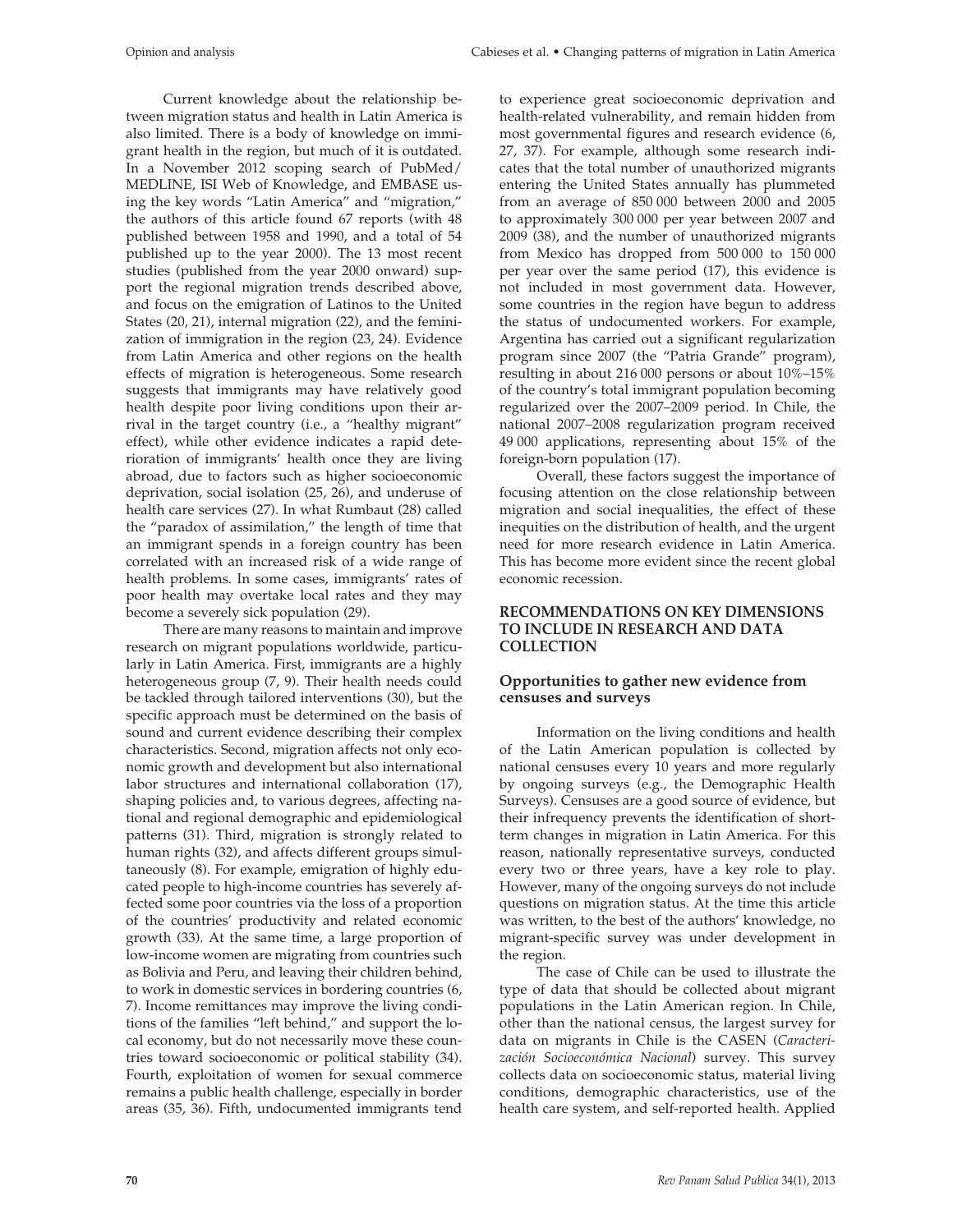only since 2006, this survey includes three questions about migration status: 1) "Where were you born?" (e.g., in Chile or abroad); 2) "If not born in Chile, in which country were you born?"; and 3) "If born in a different country from Chile, how long have you lived in Chile?" While these questions allow researchers to categorize the population as Chilean-born or international immigrants, they are too general to provide a full picture of migrants' situations in the country and their fluctuations over time. These data could be expanded with more detailed questions on migration status, identified based on their significance to public health policies and international evidence. A list of suggested questions appears in Table 1. To adequately represent this population at different time points, there is also an urgent need for longitudinal data on migration in the region. As shown in the effects of the recent global recession, the relationship between the international labor structure and migration is complex. More detailed evidence could help policy-makers better anticipate these outcomes and design interventions to help avoid unintended consequences for the living conditions, health, and well-being of migrant populations and their receiving societies.

## **Increased attention to hard-to-reach (including undocumented) immigrants**

Expanding the number of survey questions about migration status may not be sufficient to fully represent different types of migrants. Authorized (documented) migrants are the easiest to include in these surveys, but there are recognized difficulties in

| Research from national                                                            | Suggested migration questions (general)                                                                                                                                                         |
|-----------------------------------------------------------------------------------|-------------------------------------------------------------------------------------------------------------------------------------------------------------------------------------------------|
| censuses and surveys<br>in the region                                             | "If born in this country: have you ever lived for over a year in any other country?" "Where?" "When?"<br>1.                                                                                     |
|                                                                                   | "Why?" "When did you return and why?"                                                                                                                                                           |
|                                                                                   | Reasons for migrating to Chile (work, study, refugee, family member abroad, other)<br>2.                                                                                                        |
|                                                                                   | [Second- and third-generation immigrants:] "Where was your mother born?" "Your father?" "Your<br>3.                                                                                             |
|                                                                                   | maternal grandparents?" "Your paternal grandparents?"                                                                                                                                           |
|                                                                                   | 4. Features of immigration (e.g., alone or accompanied; with or without a job contract, and if with a job, its                                                                                  |
|                                                                                   | characteristics; documented or undocumented; first versus multiple migrations, etc.)                                                                                                            |
|                                                                                   | 5. Family relationships (e.g., did the migration occur with or without family; hometown associations and                                                                                        |
|                                                                                   | remittances, etc.)                                                                                                                                                                              |
|                                                                                   | History of immigration since arrival in Chile (e.g., "left Chile and then came back," etc.)<br>6.                                                                                               |
|                                                                                   | Legal status, socioeconomic status, and migration history                                                                                                                                       |
|                                                                                   | 7. Current legal status and changes in legal status since arrival                                                                                                                               |
|                                                                                   | 8. Income and occupation before migration and since arrival, including type of occupation, occupational<br>hazards, and psychosocial dimensions of work                                         |
|                                                                                   | Objective and subjective measures of socioeconomic position and social class, before migration and<br>9.                                                                                        |
|                                                                                   | since arrival, including at least income, education, type of occupation (see no. 8), household assets,                                                                                          |
|                                                                                   | and subjective socioeconomic status                                                                                                                                                             |
|                                                                                   | Health-related dimensions                                                                                                                                                                       |
|                                                                                   | 10. Health behaviors before migration and since arrival (smoking, alcohol, physical activity, diet, etc.)                                                                                       |
|                                                                                   | 11. Current self-perceived health status (based on European Quality of Life-5 Dimensions [EQ-5D] or other<br>measures) and self-perceived stress during migration, at arrival, and over time    |
|                                                                                   | 12. Health status before migrating, including acute health problems and the chronic conditions                                                                                                  |
|                                                                                   | Health status upon arrival in Chile and onward and any medical follow-up (including acute and chronic<br>13.<br>health conditions)                                                              |
|                                                                                   | 14. Measures of health status biomarkers: body mass index (BMI), blood pressure, blood sugar, blood<br>lipids, sexually transmitted diseases                                                    |
|                                                                                   | 15. Perceptions of discrimination and stigma by immigrants in their neighborhood, work, and health<br>system, including the identification of those perceived to create the hostile environment |
|                                                                                   | Measures of social capital and social cohesion with other immigrants and local communities in the<br>16.                                                                                        |
|                                                                                   | country of origin and the host country (binding, bonding, bridging, linking, and other dimensions)                                                                                              |
|                                                                                   | Measures of social integration, acculturation, and enculturation processes in the host country<br>17.                                                                                           |
| Increased attention to<br>hard-to-reach (including<br>undocumented)<br>immigrants | 1.<br>Defining hard-to-survey populations (e.g., whether they are hard to find, hard to reach, hard to persuade, etc.,                                                                          |
|                                                                                   | and metrics for quantifying the level of difficulty)                                                                                                                                            |
|                                                                                   | 2.<br>Measuring undercounts (e.g., demographic methods, dual-system estimates, oversampling methods, network                                                                                    |
|                                                                                   | sampling, capture–recapture techniques, and other techniques used to sample rare populations)                                                                                                   |
|                                                                                   | 3.<br>Tailored interviewing methods (e.g., the use of community-based interviewers, language and cultural translation,                                                                          |
|                                                                                   | etc.)                                                                                                                                                                                           |
|                                                                                   | Defining the type of non-response bias: non-contact (no contact was made with the randomly selected<br>4.                                                                                       |
|                                                                                   | household) versus rejection of participation (contact was made but the household refused an interview)                                                                                          |
|                                                                                   | 5.<br>Identifying key factors influencing non-response, such as individual and household characteristics, the social<br>environment, and survey design features                                 |
|                                                                                   | Improving interviewer abilities to reduce response bias and assess it over time<br>6.                                                                                                           |

#### **TABLE 1. Relevant new data to gather among migrant populations in Latin America, 2012a**

a Author recommendations.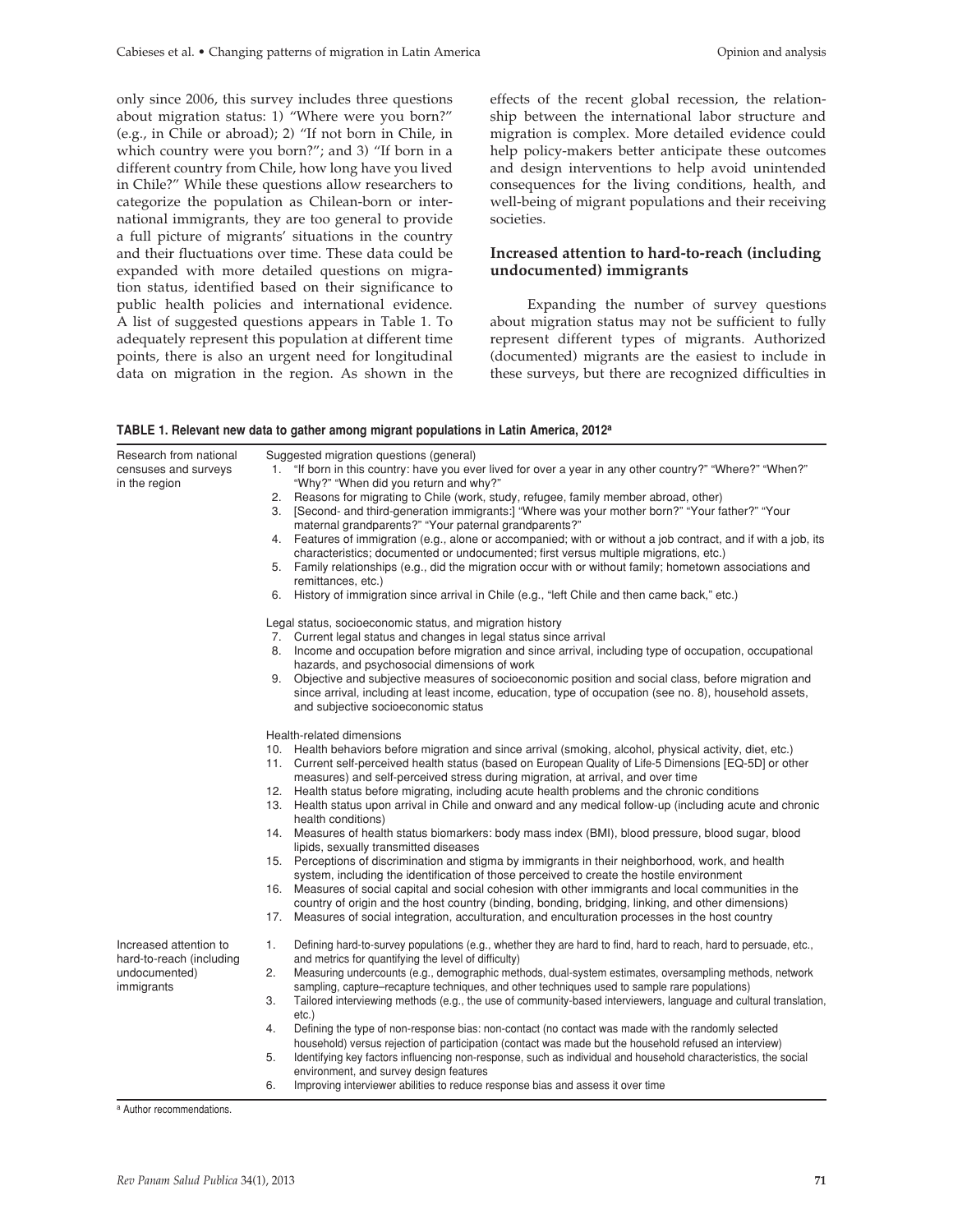capturing unauthorized (undocumented) immigrants (39). Undocumented immigrants are particularly important to include given their vulnerability to poor health and living conditions. Undocumented immigrants tend to have lower self-reported health; more accidents, injuries, and psychosocial distress resulting from poor working conditions; and marginal living conditions, all of which are in turn associated with poverty and social exclusion (40). Interviewing strategies aimed at minimizing the missing data on migration status should be established by surveys before data collection.

Specific sampling and recruiting techniques that have been proposed but not adopted in Latin America need urgent consideration. Examples include methods for adequately defining hard-to-survey populations (e.g., determining whether they are hard to find, hard to reach, hard to persuade, etc., and quantifying the level of difficulty in defining them), and measuring undercounts (e.g., demographic methods, dual-system estimates, oversampling methods, network sampling, capture–recapture methods, etc.). Other methodological approaches include those related to advertising; special interviewing methods (e.g., community-based peer interviewing); language considerations; and cultural translation (41, 42).

# **LINKING RESEARCH ON MIGRATION WITH RESEARCH ON SOCIAL AND HEALTH INEQUALITIES**

The authors suggest five areas for future research on migration and health inequalities in Latin America: 1) knowledge gaps about socioeconomic inequalities between immigrant groups, and how such inequalities relate to stigma and labor market discrimination processes, as well as local and international policies; 2) acculturation (43) and enculturation (44) between immigrants and the receiving society, and their relation to social exclusion or social integration processes over time; 3) under-researched areas such as health behaviors, social capital, the relationship between genetic predisposition and environmental factors, and the effects of recent health care reforms and other structural components; 4) life-course effects on social and health inequities within immigrant populations (little research has been conducted with this perspective internationally, and none in this region; mixed methods and advocacy for long-term longitudinal monitoring of immigrants in the region could provide valuable data); and 5) the study of migration as a dynamic and complex process inextricably connected with broader economic, social, and international factors. Strong theoretical understanding of this process is urgently required to create better research questions and study designs. Better research provides better data, which provide better support for policy involvement. Robust evidence is by far the best support for policy-makers on this topic both within and outside of Latin America.

## **CONCLUSION**

There is an urgent need for better understanding of the living conditions and health of migrant populations in Latin America. The recent global recession emphasizes the mismatch between changing migration patterns and "static" research approaches. Migration is a crucial determinant of social equality and health, and concrete, new knowledge could be obtained through research to better inform policymakers about the needs of the migrant populations in Latin America. To meet these needs, the authors advocate the promotion of sustainable sources of data and evidence (ideally longitudinal) on the complex relationship between migration and health, and use of the SDH model as an initial framework from which new theories, relevant to migration, can emerge.

**Acknowledgments.** The authors thank Lorna Fraser from the University of York (England) for comments on an earlier version of this article.

**Conflict of interest.** None.

## **sinopsis**

# **Cambios en los modelos de migración en América Latina: ¿cómo puede la investigación obtener información útil para la salud pública?**

*En los últimos decenios, los modelos de migración en América Latina han cambiado significativamente, en particular desde el inicio de la recesión mundial en el 2007. Estos recientes cambios económicos han acentuado y exacerbado la insuficiencia de datos probatorios existentes en América Latina con respecto a la migración, un determinante crucial de la salud. Los modelos de migración están evolucionando constantemente en América Latina, pero la investigación en materia de migración no ha evolucionado a la misma velocidad. Este artículo se centra en la necesidad de un mayor conocimiento de las condiciones de vida y salud de las poblaciones migrantes en América Latina en el contexto de la reciente recesión mundial. Los autores explican cómo se podrían obtener nuevos datos sobre el bienestar de los inmigrantes mediante un mayor aporte de datos probatorios de los censos y las encuestas de investigación en curso para 1) informar mejor a las instancias normativas acerca de las necesidades de las poblaciones migrantes en América Latina; y 2) ayudar a determinar las mejores estrategias para llegar a los inmigrantes indocumentados. Es esencial llevar a cabo estudios longitudinales sobre los inmigrantes en América Latina con objeto de formular una mejor descripción de sus condiciones de vida y sus necesidades de salud durante las etapas iniciales de la inmigración y con el transcurso del tiempo. Para satisfacer esta necesidad, los autores alientan la promoción de fuentes sostenibles de información y datos probatorios sobre la compleja relación entre migración y salud.*

**Plabras clave:** recesión económica; migración; salud pública; investigación; América Latina.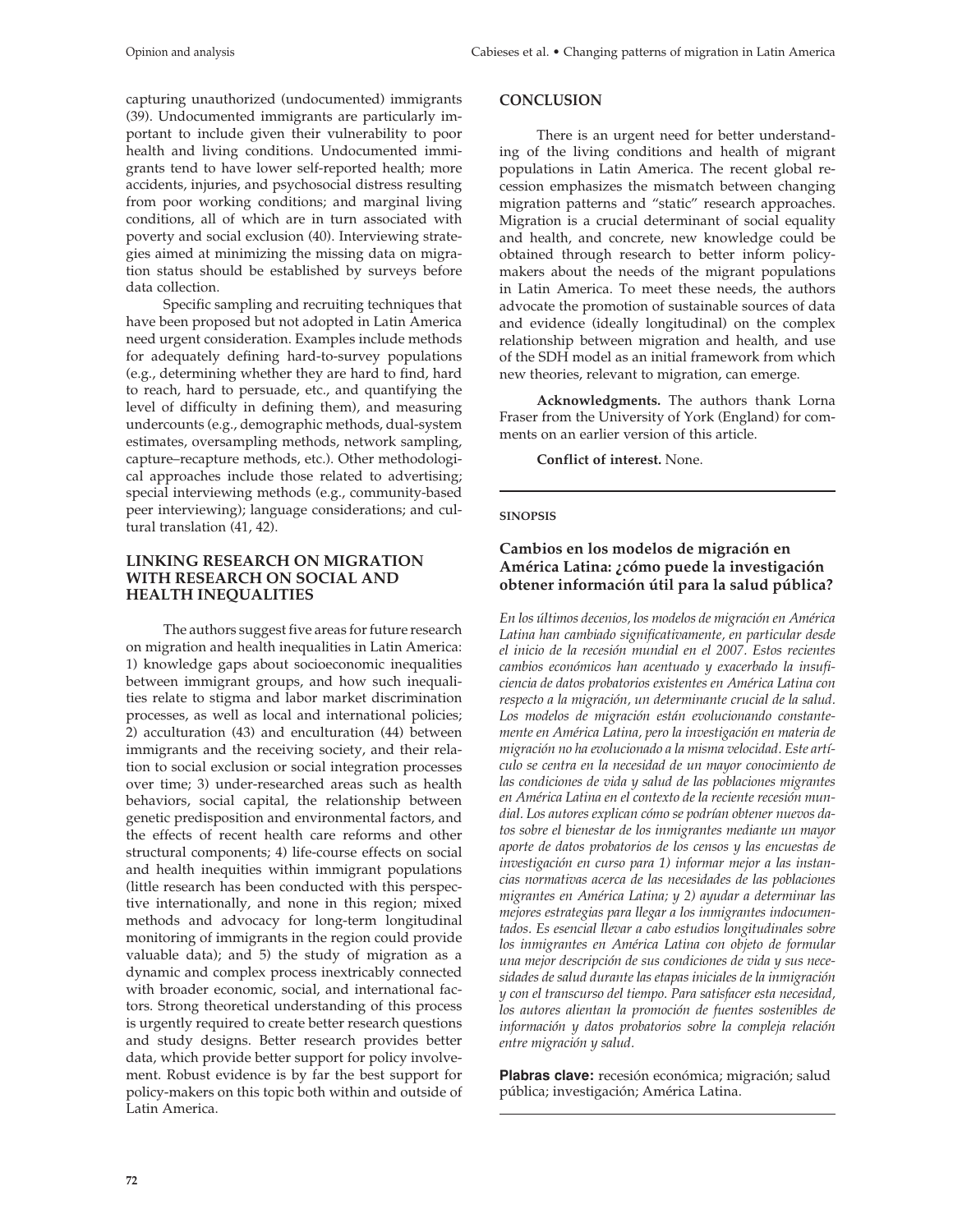## **REFERENCES**

- 1. International Monetary Fund. Gross domestic product, current prices [Internet]. Washington: IMF; c2012. Available from: http://www.imf.org Accessed 12 July 2012.
- 2. Almeida-Filho N, Kawachi I, Filho AP, Dachs JN. Research on health inequalities in Latin America and the Caribbean: bibliometric analysis (1971–2000) and descriptive content analysis (1971– 1995). Am J Public Health. 2003;93(12): 2037–43.
- 3. Papademetriou DG, Sumption M, Terrazas A. Migration and immigrants two years after the financial collapse: where do we stand? Bellagio, Italy: Migration Policy Institute; 2010. Available from: http://www.migrationpolicy.org/ pubs/mpi-bbcreport-2010.pdf Accessed 21 July 2012.
- 4. United Nations. World economic situation and prospects 2012. New York: UN; 2012. Available from: http://www. un.org/en/development/desa/policy/ wesp/wesp\_archive/2012wesp.pdf Accessed 3 September 2012.
- 5. International Organization for Migration. World migration report 2011: communicating effectively about migration. Geneva: IOM; 2011. Available from: http://publications.iom.int/bookstore/ free/WMR2011\_English.pdf Accessed 3 September 2012.
- 6. Cabieses B, Pickett KE, Tunstall H. What are the living conditions and health status of those who don't report their migration status? A population-based study in Chile. BMC Public Health. 2012;21(12):1013.
- 7. Cabieses B, Tunstall H, Pickett K. Understanding the socioeconomic status of international immigrants in Chile through hierarchical cluster analysis: a population-based study. International Migration. 2013; doi: 10.1111/ imig.12077.
- 8. Cabieses B, Tunstall H, Pickett KE, Gideon J. Understanding differences in access and use of healthcare between international immigrants to Chile and the Chilean-born: a repeated cross-sectional population-based study in Chile. Int J Equity Health. 2012;11(1):68.
- 9. Cabieses B, Tunstall H, Pickett K, Espinoza M. Socioeconomic patterns among international immigrants in Chile: the use of clusters. Value Health. 2011;14(7):A430.
- 10. Cabieses B, Tunstall H, Pickett KE. Social determinants of disability among the immigrant population in Chile. J Epidemiol Community Health. 2010;64: A58–9.
- 11. Cabieses B, Tunstall H. Immigrant health workers in Chile: is there a Latin American "brain drain"? Rev Panam Salud Publica. 2012;32(2):161–7.
- 12. Cabieses B, Tunstall H, Pickett K, Gutacker N, Espinoza M. Exploring social determinants of the health of international immigrants in Chile: the Global

Health Status Index. Value Health. 2011;14(7):A556.

- 13. Cabieses B, Pickett KE, Tunstall H. Comparing sociodemographic factors associated with disability between immigrants and the Chilean-born: are there different stories to tell? Int J Environ Res Public Health. 2012;9(12):4403–32.
- 14. International Monetary Fund. World economic outlook: global economic slump challenges policies [survey results]. Washington: IMF; 2009. Available from: http://www.imf.org/external/ pubs/ft/weo/2009/update/01/index. htm Accessed 5 September 2012.
- 15. Centro Latinoamericano y Caribenho de Demografia. Latin American and Caribbean international migration. Santiago: Comisión Económica para América Latina; 2008: Available from: http://www. eclac.org/celade/default.asp?idioma=IN Accessed 2 December 2012.
- 16. Organisation for Economic Co-operation and Development. Latin America in 2010: migration policies for development. Paris: OECD Development Centre; 2009. Available from: http://www. oecd.org/dev/44091346.pdf Accessed 13 September 2012.
- 17. Organization of American States. International migration in the Americas: first report of the Continuous Reporting System on International Migration in the Americas (SICREMI) 2011. Washington: OAS; 2011. Available from: http:// www.migracionoea.org/sicremi/docu mentos/SICREMI\_2011\_ENGLISH.pdf Accessed 4 September 2012.
- 18. Irwin A, Valentine N, Brown C, Loewenson R, Solar O, Brown H, et al. The commission on social determinants of health: tackling the social roots of health inequities. PLoS Med. 2006;3(6):e106.
- 19. Davies M, Adshead F. Closing the gap in a generation: health equity through action on the social determinants of health. An international conference based on the work of the Commission on Social Determinants of Health, 6–7 November 2008, London. Glob Health Promot. 2009;Suppl 1:7–8; 95–6;108–9.
- 20. Massey DS, Riosmena F. Undocumented migration from Latin America in an era of rising U.S. enforcement. Ann Am Acad Pol Soc Sci. 2010;630(1):294–321.
- 21. Lindstrom DP, Ramirez AL. Pioneers and followers: migrant selectivity and the development of U.S. migration streams in Latin America. Ann Am Acad Pol Soc Sci. 2010;630(1):53–77.
- 22. Vignoli JR. Spatial distribution, internal migration and development in Latin America and the Caribbean. CEPAL Rev. 2008;(96):137–57.
- 23. Massey DS, Fischer MJ, Capoferro C. International migration and gender in Latin America: a comparative analysis. Int Migr. 2006;44(5):63–91.
- 24. Basok T, Piper N. Management versus rights: women's migration and global

governance in Latin America and the Caribbean. Fem Econ. 2012;18(2):35–61.

- 25. Barro Lugo S, Saus Arús M, Barro Lugo A, Fons Martí M. Depresión y ansiedad en inmigrantes no regularizados. Atencion Primaria. 2004;34(9):504.
- 26. Magalhaes L, Carrasco C, Gastaldo D. Undocumented migrants in Canada: a scope literature review on health, access to services, and working conditions. J Immigr Minor Health. 2010;12(1):132– 51.
- 27. Viladrich A. Beyond welfare reform: reframing undocumented immigrants' entitlement to health care in the United States, a critical review. Soc Sci Med. 2012;74(6):822–9.
- 28. Rumbaut RG. Introduction: immigration and incorporation. Sociol Perspect. 1997;40(3):333–8.
- 29. Riosmena F, Dennis JA. A tale of three paradoxes: the weak socioeconomic gradients in health among Hispanic immigrants and their relation to the Hispanic Health Paradox and negative acculturation. In: Angel JL, Markides K, Torres-Gil F, editors. Aging, health, and longevity in the Mexican-origin population. New York: Springer; 2012. Pp. 95–110.
- 30. Davies AA, Mosca D, Frattini C. Migration and health service delivery. World Hosp Health Serv. 2010;46(3):5–7.
- 31. Comisión Económica para América Latina. International migration and development in the Americas. Symposium on International Migration in the Americas San José de Costa Rica, September 2000. San José: CEPAL; 2001. Available from: http://www.eclac.org/publicaciones/ xml/1/12041/LCL1632Pi.pdf Accessed 4 July 2012.
- 32. Crépeau F, Nakache D, Atak I. International migration: security concerns and human rights standards. Transcult Psychiatry. 2007;44(3):311–37.
- 33. Gostin LO. The international migration and recruitment of nurses: human rights and global justice. JAMA. 2008; 299(15):1827–9.
- 34. Fritz B, Ambrosius C, Stiegler U. Labor migration as a development opportunity? Remittances and the role of the financial sector in the Latin American context [in German]. In: Paul A, Pelfini A, Rehbein B, editors. Globalisierung Süd. Leviathan (Düsseldorf, Germany), Sonderheft; 26/2010 [conference publication]. Wiesbaden: VS Verlag für Sozialwissenschaften; 2011. Pp. 267–92.
- 35. Caballero-Hoyos R, Torres-Lopez T, Pineda-Lucatero A, Navarro-Nuñez C, Fosados R, Valente TW. Between tradition and change: condom use with primary sexual partners among Mexican migrants. AIDS Behav. 2008;12(4):561–9.
- 36. Hernández-Rosete MD, Sánchez HG, Pelcastre VB, Juárez RC. From risk to vulnerability. Methodological basis for understanding the relationship between sexual violence and HIV infec-